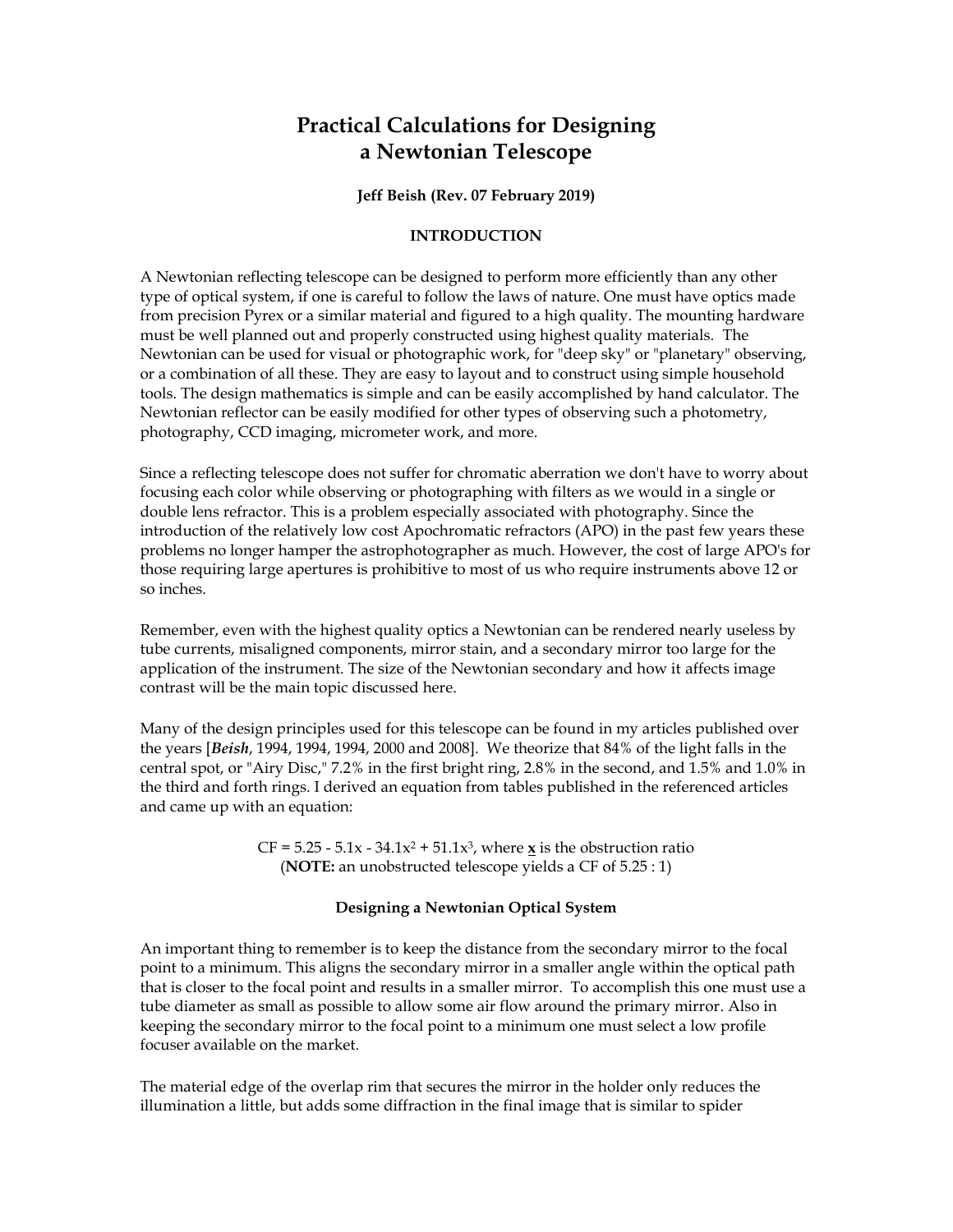diffraction. One may wish to glue the mirror onto the holder without a rim or even the outer material that surrounds the mirror. For comprehensive instructions for gluing a Newtonian Secondary see[: http://www.protostar.biz/ftp/instman.pdf .](http://www.protostar.biz/ftp/instman.pdf) If a standard secondary holder is used then the clear aperture (**c**) of the secondary mirror will be reduced by the amount of the rim overlap that secures the mirror in the holder. Also, the holder material will add a slight amount to the obstruction and should be as thin as possible. The typical Newtonian secondary mirror holder is usually made from 26 to 30 gauge (0.0159" - 0.0100") aluminum stock so the thickness of the holder material adds very little to the obstruction of the secondary mirror.



**Figure 1. LEFT: A typical secondary mirror in holder with overlap rim to secure mirror in place. RIGHT: Glued mirror to holder**

# **SECONDARY TO FOCAL POINT**

The Newtonian secondary mirror, or diagonal, is usually centered within the telescope at a point near the opposite end of the tube from the primary mirror. The distance from the secondary mirror to the focal point ( *l* ) can be found by dividing the outside diameter of the tube (**T**) by two and adding the length of the fully racked-in focuser (**H**). This distance becomes important when selecting the final image size and size of the secondary mirror. The size of the secondary mirror is a key aspect when attempting to optimize our telescope for maximum efficiency. Some telescope makers add a quarter-inch (0.25") to allow for variations in eyepiece field stop positions. A word of caution: make sure the inside drawtube does interfere with the optical path when mounting any focuser on a Newtonian telescope.



**Figure 2. LEFT: Novak low profile helical focuser with 1-1/4-inch adapter insert. CENTER: Low Profile focuser with fine helical adjust with built-in Barlow lens. RIGHT: Helical focuser mounted from inside of tube instead of outside tube and saves ½-inch of distance from secondary mirror to focal plane.**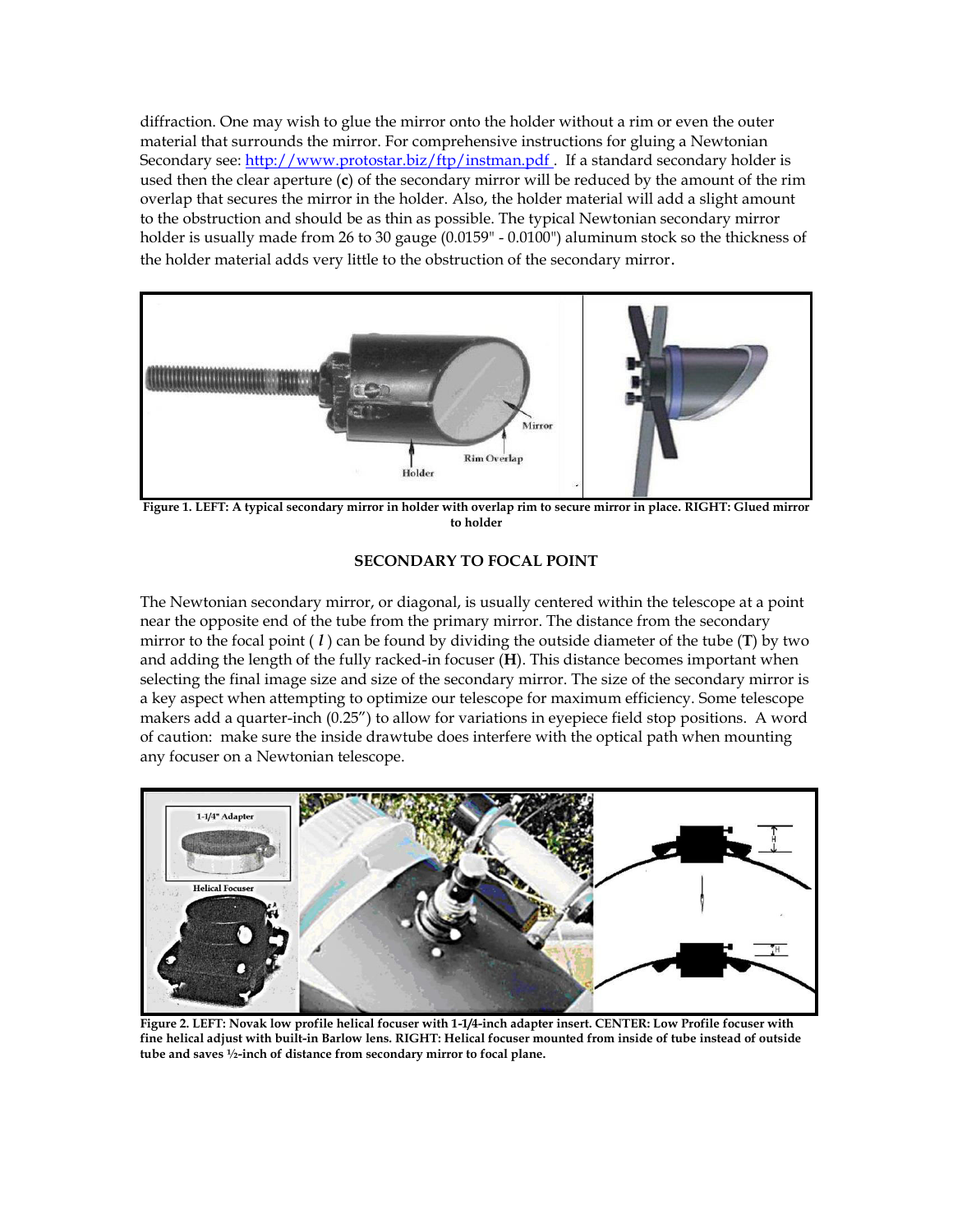The low profile helical focuser with 1-1/4" adapter, primary cell, secondary holder and spider were purchased from Kenneth F. Novak & Co. If this focuser is mounted on the outside of the tube the minimum height and adapter is 1.25". In this configuration the distance from secondary mirror to focal plane in a 15" O.D. tube would have been 9.0625" (with added 0.25"). To reduce the height by more than ½-inch the focuser was mounted from the inside of the [telescope tube](http://www.alpo-astronomy.org/jbeish/Tel_Tube.pdf) resulting in a focuser height of only 0.75" (+0.25") and rendering a distance from secondary mirror to focal plane of 8.3125" + 0.25" for 8.5625" (See Figure 2).

### **SECONDARY SIZE DETERMINED BY IMAGE SIZE**

One important factor is to choose the proper linear image diameter at the focal point just past the focuser. To help determine this one must consider the type and size of eyepieces in your collection. Generally speaking, most eyepieces have field stops or diaphragms a short distance in front of the field lens in the barrel. A Typical field lens diameter is around 0.75 to 1.0 inches (19 to 25.4 mm) in diameter for 1.25-inch barrel eyepieces. The field lens of shorter focal length eyepieces can range from 0.18 to 0.6 inches (5 to 15 mm). As a rule, at least for most casual planetary and deep sky observers, a linear image size of 0.5 inches (12.7 mm) will do fine to sufficiently illuminate an image field. The critical planetary observer may want a smaller image, say, 0.25 to 0.375 inches (6.4 to 9.5 mm) for a small angular field.

Before calculating the secondary diameter we must consider the different secondary mirrors sizes that are available. Except for those who make their own flats one must use what is commercially available. Typical sizes are: 0.75, 1.0, 1.22, 1.25, 1.33, 1.5, 1.52, 1.61, 1.75, 1.83, 1.97, 2.0, 2.14, 2.25, 2.5, 2.6, 3.0, 3.1, 3.5, 4.0, 4.25, 4.5, and 5.0 inches. One should then select the next size larger from the calculated value.

To determine the absolute minimum size the Newtonian secondary mirror clear aperture can be and remain in the geometric cone of light formed by the primary mirror, let's start with this equation: **minimum secondary**  $c = Dl/F + (2OR)$ , where  $l =$  the distance from the secondary to the focal plane,  $D =$  the primary diameter, and  $F =$  the focal length,  $OR =$  overlap rim (if a holder is used) [*Peters*, 1977].

However, this calculation only gives the minimum size and in order to fully illuminate the image of the primary at the focal plane we must increase the size of the secondary mirror clear aperture by a small amount. This can be found by the following:

## **100% illuminated secondary**  $c = l(D - i) / F + i + (2OR)$ **, where** *i* **is the linear image size at the** focal plane.

The example used in this article a 12.5-inch  $f/7.04$  Newtonian  $(F = 88'')$  will be discussed. A 1.52inch quartz secondary was purchased from E & W Optical, Inc. and installed in a Novak 1.52 inch secondary mirror holder that came with an overlap rim of 0.125". Using a milling machine the rim was machined from 0.125" to 0.03125" resulting in a clear aperture of 1.4575". Adding  $2 \times$ 0.0159" for the holder material, 1.52 + 0.03125, increases the obstruction to 1.5518" and results in 12.4% obstruction. The minimum secondary will be:

minimum secondary 
$$
c = (12.5 \times 8.5625)/88 + (2 * 0.03125) = 1.2163
$$
"

If we use a 15.125" O.D. tube and 0.75" focuser, then *l* = 15.125 / 2 + 7.5625 + 0.75 + 0.25 = 8.5625" using an overlap rim of 0.03125", and a linear diameter of: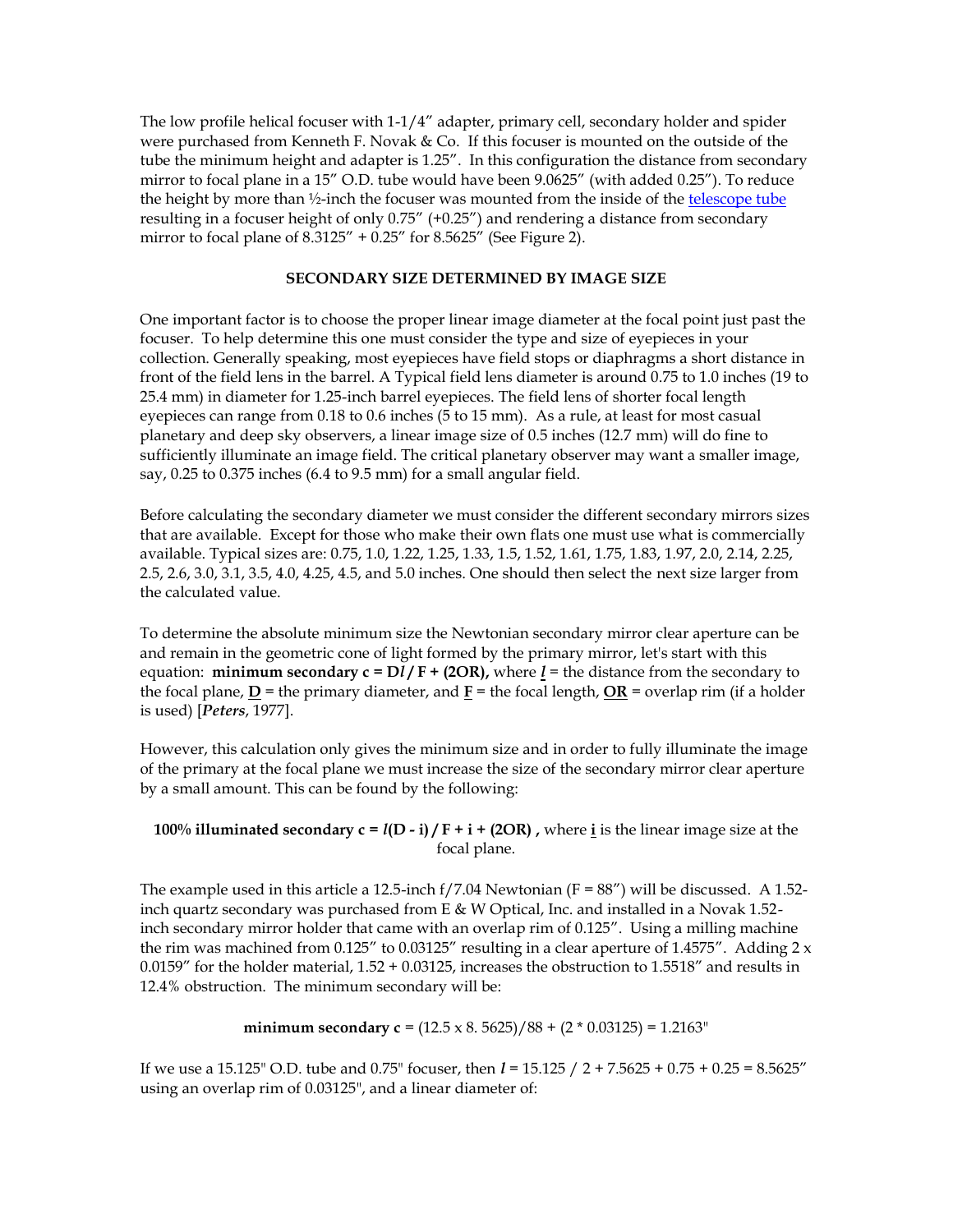$$
i = (FSec - l\ D)/(F - l) = (88 * 1.4575 - 8.5625 * 12.5) / (88 - 8.5625) = 0.2672''
$$

As a result a 0.17° image angle (626 arcsec) is yielded with a contrast factor (CF) of 4.19 : 1. This is not an earth shattering increase in image scale, but every little bit helps. For a secondary with no overlapping rim, the clear aperture =  $1.52''$ , so: i =  $(88 * 1.52 - 8.5625 * 12.5) / (88 - 8.5625)$  =  $0.3365''$  (13 arcmin) with a contrast factor (CF) of  $4.22:1$ .

Also, the range of the depth of focus or "back-focus" distance is very shallow for a short focal ratio (F/R) telescope one may wish to choose a low profile focuser with a shorter long draw tube as well. This telescope has a range of depth of focus of 0.0048" (R = 0.000088\* F/R<sup>2</sup>) [*Cox*, 1964]. A word of caution: make sure the inside drawtube does interfere with the optical path when mounting any focuser on a Newtonian telescope. A word of caution: make sure the inside drawtube does interfere with the optical path when mounting any focuser on a Newtonian telescope.

#### **SECONDARY MIRROR OFFSET**

To avoid a loss in optical path at the edge of the secondary mirror that pointed towards the primary mirror, some ATM'ers find it necessary to mechanically shift the secondary mirror away from the focuser and towards the primary mirror. The distance for each shift can be found from:



**Figure 3. Illustrating the placement of an offset secondary mirror in a typical reflecting telescope.**

The linear image diameter is 0.3365". The offset calculations would be as follows:

 $d = 1.52$  (12.5 – 1.52) / 4 (88 – 8. 5625) = 0.0525"

 $d' = 1.414 (0.0525) = 0.0743''$ 

#### **A LITTLE ABOUT APERTURE AND FOCAL LENGTH**

It is no secret among telescope makers ( *TM* ) that the larger the aperture the more light the instrument gathers and the higher the resolution will be. Resolution is determined solely by the aperture and is often confused with image quality or a loss in contrast.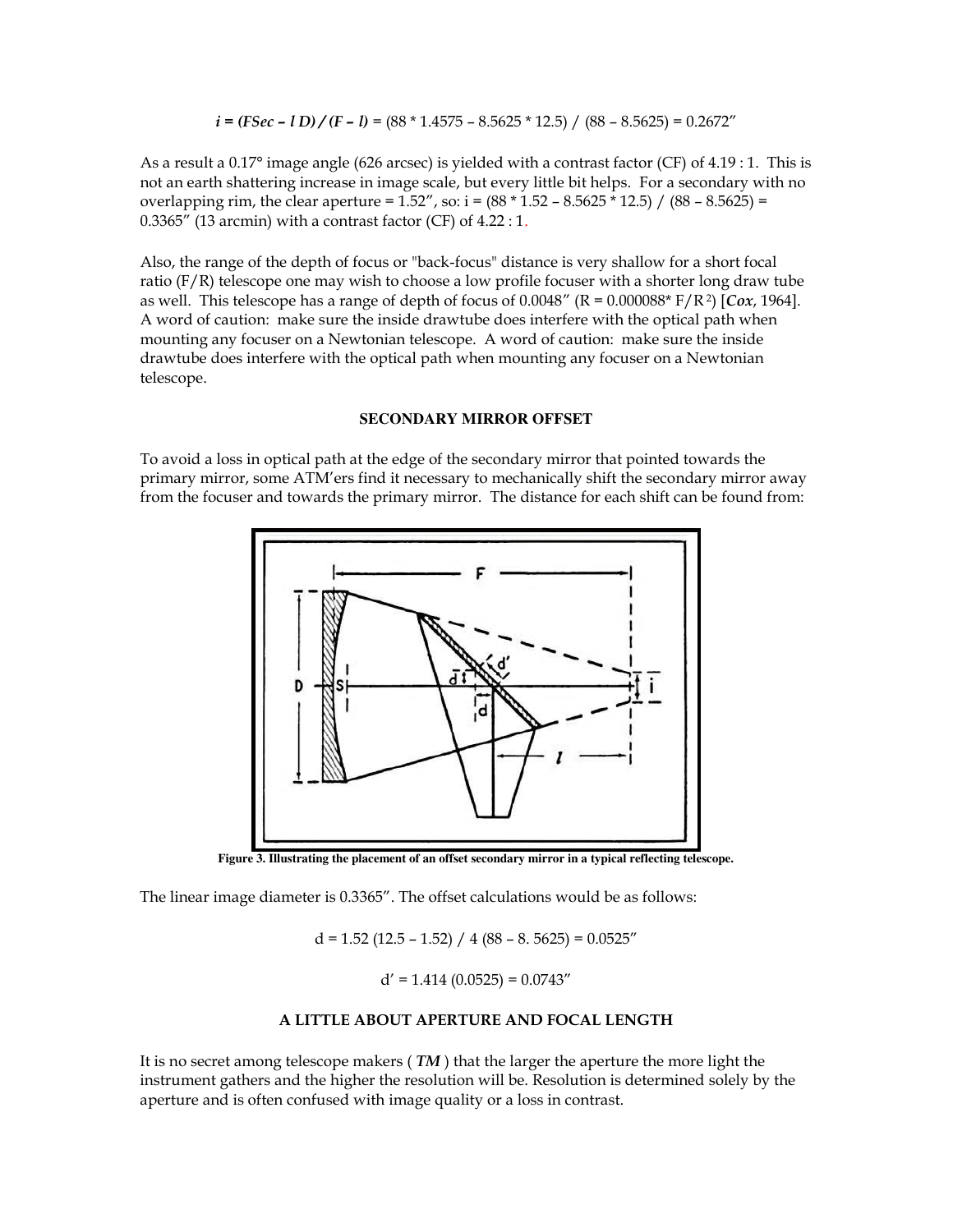The choice for those primarily interested in "deep sky" observing is usually a fast focal ratio, or Richest Field, Newtonian  $(f/4 \text{ to } f/5)$ . Planetary work requires a large image scale usually provided by the standard (f/7 to f/8) or long focus Newtonian (f/10 to f/12). The focal ratio (f/#) is the focal length divided by the aperture. Also, don't believe those who warn you to stay away from faster focal ratio telescopes because of some rumors they may have heard. Faster mirrors are more difficult to figure, yes; however, no one says they are impossible. In fact, there are several opticians around this country who can figure excellent f/3's and f/4's. Remember that a Classical Cassegrain is composed of f/4 or f/5 primacy with a magnifying secondary to increase the effective focal length to the system.

We often meet two types of people who do not like to figure fast mirrors. First are those who can't, and second, those making mirrors for planetary observers who need a longer focal length to increase the image scale. However, fast or short focal ratio reflecting telescopes usually requires a larger secondary and produces a smaller coma free field than the slower or longer focal ratio instruments. This will be discussed later. As a point of interest, the light gathering power of a mirror depends on its square area and is calculated simply by:

 $A = \pi r^2$ , where **A** is the area of the mirror,  $\pi$  is 3.14159265, **r** is the radius of the mirror.

An example of the loss in light gathering caused by a 3-inch secondary on an 8-inch primary mirror, e.g.,  $r_{\text{sec}} = 1.5$  and  $r_{\text{prim}} = 4$ :

$$
A_{\text{sec}} = \pi 1.5^2 = 7.1
$$
 square inches and  $A_{\text{prim}} = \pi 4^2 = 50.2$  square inches.

Dividing the square area of the secondary by the square area of the primary yields the percent of loss in light gathering power:

$$
loss = A_{\text{sec}}/A_{\text{prim}} = 7.1/50.2 = 0.14 \text{ or } 14\%
$$

Before going any further an understanding of several aspects of the human eye needs to be addressed. After all, in the final analysis the human eye is the ultimate test instrument for judging telescope image quality. It takes a long period of time while observing with a full range of astronomical objects in various atmospheric conditions and weather to fully test a particular telescope. Changes in design and component placement are bound to occur, so, to minimize this we should consider the individual's physical constraints -- such as age, how much they are willing to invest, their astronomical interest, and conditions of the eyes.

#### **THE OBSERVER'S EYE**

It is commonly known the pupils of our eyes may open as much as 7mm, even 8mm, after we have been in complete darkness for twenty or thirty minutes. While this may be true when we are young, remember; as we grow older our pupils do not open as wide and generally by the age of 45 a person's eyes may only open to around 5mm. So, we have the first design constraint to work with -- the maximum opening or aperture of our eye pupil. You are not wasting light if this is larger than your pupil opening is, just a beginning design constraint. Also, eye fatigue or observing bright objects in the telescope will cause a smaller pupil opening.

When looking through the telescope eyepiece we actually see the magnified image of the primary mirror and the focal plane is located a short distance in front of the field lens when the image is in focus. It's like looking at a small disk of light with a micrometer. The image is projected onto our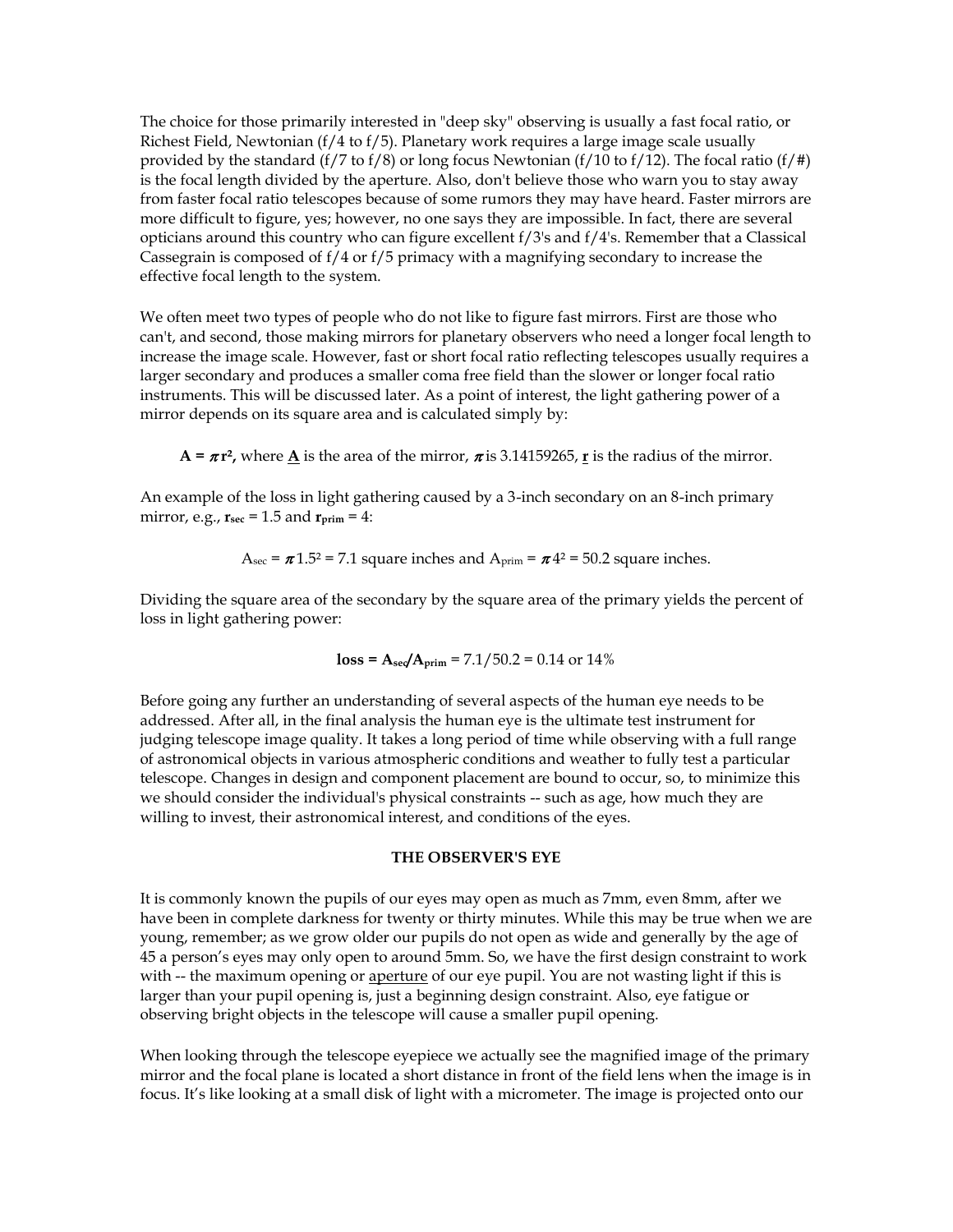eye a short distance from the eyepiece "eye lens" and this point is called the exit pupil (**EP**) (See Figure 4).

To determine the lowest effective magnification for our instrument divide the aperture by the exit pupil, this in essence is the observer's fully opened eye pupil. This can be found by:

#### **M = D / EP**,

where  $M$  is the magnification,  $D$  is the aperture, and  $E$ **P** is exit pupil.

By dividing the telescope focal length by this magnification gives us the longest focal length eyepiece you will need. With the lowest effective magnification that produces a 5mm or 7mm EP you can select the linear image size of the focal plane. Most often though the size and types of eyepieces generally dictate this on hand, so make an inventory of you eyepieces.

For example, consider a person with a collection of eyepieces with field lenses of 0.75-inches (19mm) and an assumed dark-adapted pupil diameter of 8mm. His or her telescope may have an aperture of 10 inches (254 mm) with a focal length (**FL**) of 60-inches (1524mm). The lowest effective magnification will be:

$$
M = 254/8
$$
 or 31.75x

In this example a 48mm eyepiece would be the longest focal length eyepiece you would need  $(1524/31.75 = 48x)$ .



**Figure 4. The position of the exit pupil (EP) relative to the eyepiece lenses and the focal plane.** 

Generally speaking, most eyepieces have field stops or diaphragms a short distance in front of the field lens in the barrel. Some don't, so, the field stop will then be the diameter of the field lens. Usually, field lenses in 1.25-inch barrel eyepieces are 0.75 to 1.0 inch in diameter. In two-inch barrel eyepieces the field lens is usually 1.50 to 1.75 inches (considering the field lens cell and barrel thickness).

As a rule, for most casual planetary and deep sky observers a linear image size between 0.5 to 0.75 inches will do fine. The critical planetary observer may want a small image, say, and 0.25 to 0.375 inches for a small angular field. The critical deep sky observer with two-inch eyepieces may want a 1.0 to 1.5-inch image for a wide angular field. It makes no sense to use eyepieces that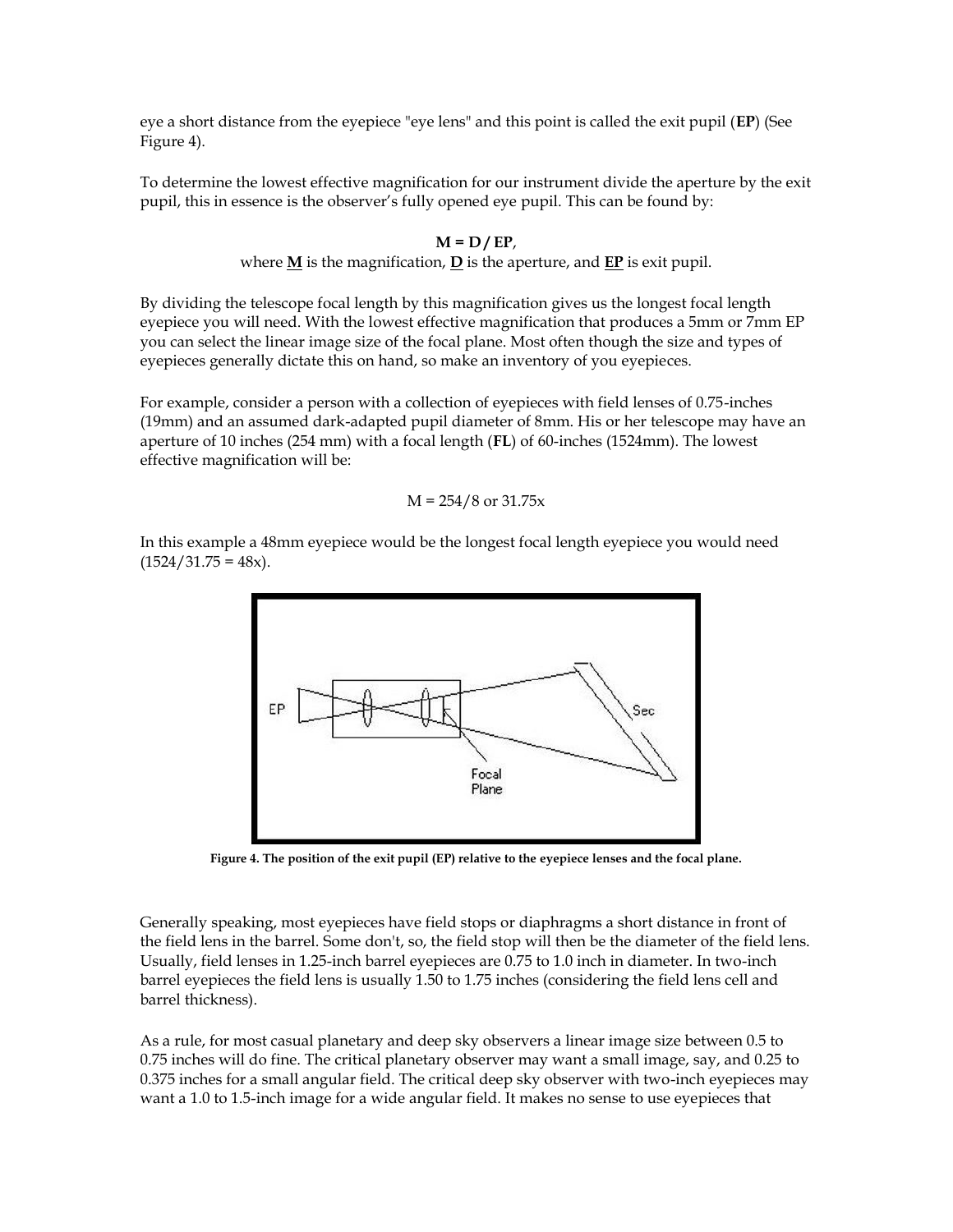produces a larger exit pupil than your eye can accommodate and this should be one of the limiting factor in determining the secondary size.

Another consideration with Newtonians is how much of the linear image is free from coma, so, we figure the coma free field (**CFF**) in inches by:

**CFF = 0.000433(F/R)**  $^3$ , where  $_F$ /**R** is the focal ratio.

In the above example the focal ratio of the 10" is  $FL/D$  or  $60/10 = 6$ . So, the coma free field would be:

CFF = 
$$
0.000433 \times 6^3 = 0.094
$$
 inch

To calculate the angular field (**I**) in degrees of our telescope use the following: **I = tan -1 (ID / FL),**  where **ID** is the field stop or field lens I.D. and **FL** is the focal length of your primary mirror.

The angular field of the 10"  $f/6$  in the example above with a 0.5-inch linear image will be: I = tan  $\cdot$ **1** (0.5/60) = tan **-1** (0.008) = 0.477 degrees (28.6 minutes of arc)

For the coma free field:  $I = \tan^{-1}(0.094/60) = \tan^{-1}(0.0016) = 0.09$  degrees or 5.4 minutes of arc

Remember the rule about contrast -- we must keep the size of the obstruction or secondary small for good image contrast. But, what is contrast?

## **IMAGE CONTRAST**

Since Newtonains require a secondary mirror to reflect the primary image to the side of the tube it has to be positioned somewhere in the optical path. This causes an obstruction in the optical path and reduces some of the light gathering power of the primary. More important this obstruction adversely effects image contrast. If we scatter stray light throughout the image it makes the dark areas of the object brighter and the bright areas darker, therefore, a loss in image contrast. What really happens is the obstruction of the secondary tends to remove light energy from the Airy disc and distributes it among the dark and bright rings in the diffraction disc of a stellar image or many points in an extend image.

Image contrast, as perceived by our eye, is the difference in brightness or intensity between various parts of the telescopic image, i.e., and a star against the background sky. A simple formula for calculating contrast is as follows:

**c = (b2 - b1) / b2**, where **b1** and **b2** are the intensities levels or brightness measured in candle power/meter squared (cd/m²) of two areas of the object and c is the contrast.

For example, Jupiter has a surface brightness of around 600 cd/m<sup>2</sup> for light areas. If we compare a dark belt of 300 cd/m<sup>2</sup>, then the contrast between these areas would be:

$$
c = (600 - 300) / 600 = 0.5 \text{ or } 50\%
$$

If we scatter light from the bright area, say 50 cd/m<sup>2</sup> and add it to the dark belt then the contrast between the two becomes: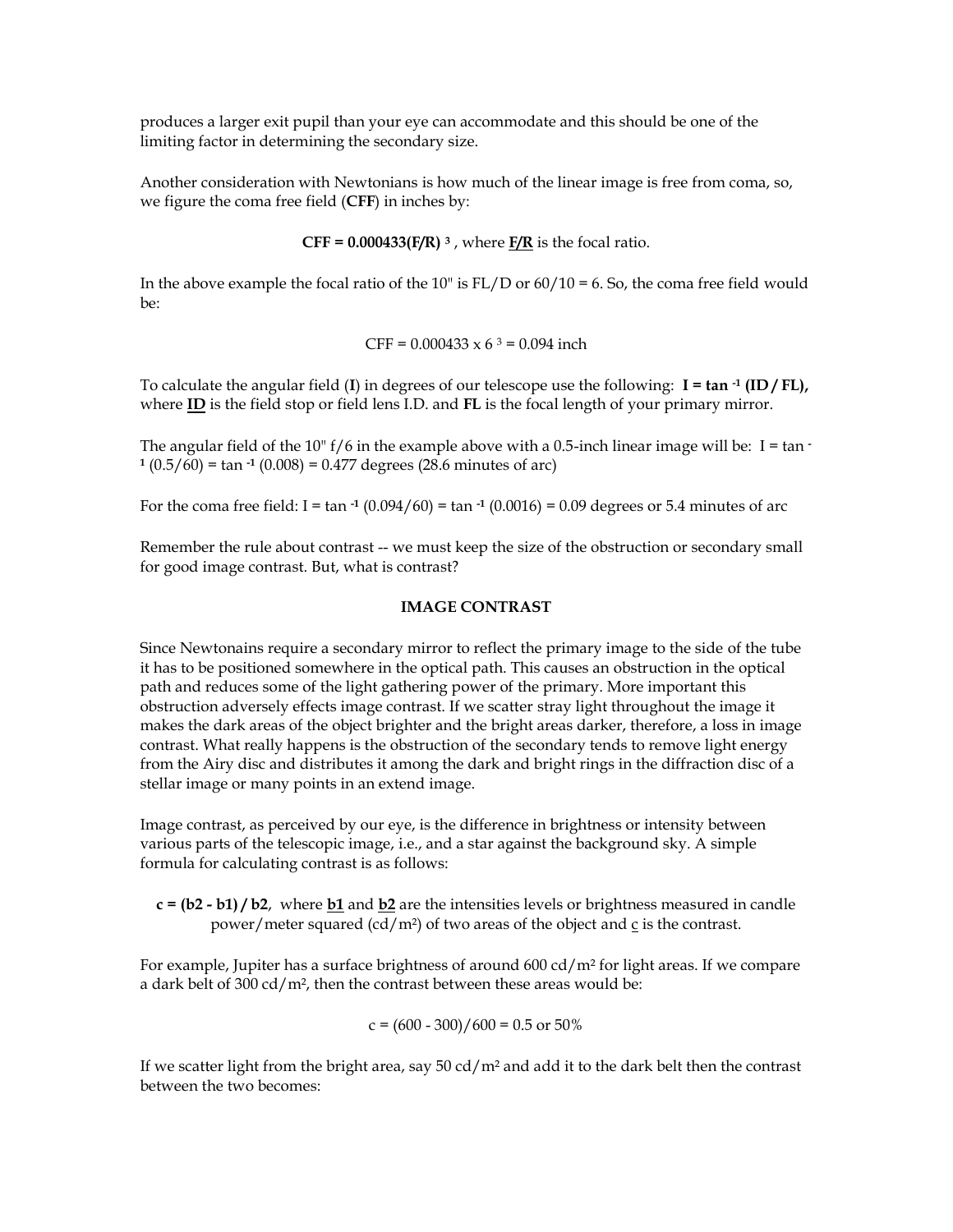$c = (550 - 350)/550$  or 0.36 or 36%

A relatively small amount of scatter may cause a significant decrease in image contrast. The Earth's daylight sky brightness has been measured at about 8000 cd/m² [ *Chapman et al* , 1980].

An image of a star formed by a perfect lens or mirror (perfect parabaloid in a Newtonian) is seen as a spot of light surrounded by several bright rings and dark spaces separating the rings. We theorize that 84% of the light falls in the central spot, or "Airy Disc," 7.1% in the first bright ring, 2.8% in the second, and 1.5% and 1.0% in the third and forth rings [*Hurlburt*, 1963, and *Johnson* , 1964, and *Stoltzmann* , 1983].

When something blocks off some in the telescope entrance light will flood or scatter into the rings and other aberrations will scatter light to the outer edge of the ring system. This all lowers the image contrast. A poorly figured mirror will also produce an image of a star with a dull "Airy disc," a weak 1st ring, and very bright and broad second ring and so on, which decreases image contrast! (See Figure 5).

From the graphs and tables published in the referenced articles on Newtonian improvements in the *Journal of the Association of Lunar and Planetary Observers (J.A.L.P.O.)* a general equation can be arrived approximating the "contrast factor" value for your system (See Table I):

> $CF = 5.25 - 5.1x - 34.1x^2 + 51.1x^3$ where **x** is the obstruction ratio or secondary/primary diameters.

Table I. Values for obstruction and contrast factor. The left-hand column is obstructions in percentage of secondary to primary mirror in linear diameters. Next column gives the central spot energy percentage, next the energy in the rings and then the contrast factor values taken from the reference text.

| Obstruction           | <b>Central Spot</b>    | <b>Rings</b> | Contrast      |
|-----------------------|------------------------|--------------|---------------|
| <b>RATIO</b><br>(°/°) | <b>ENERGY</b><br>(0/0) | ENERGY (%)   | <b>FACTOR</b> |
| $\Omega$              | 84                     | 16           | 5.25          |
| 10                    | 82                     | 18           | 4.45          |
| 20                    | 76                     | 24           | 3.27          |
| 30                    | 68                     | 32           | 2.03          |
| 40                    | 58                     | 42           | 1.02          |
| 50                    | 48                     | 52           | 0.56          |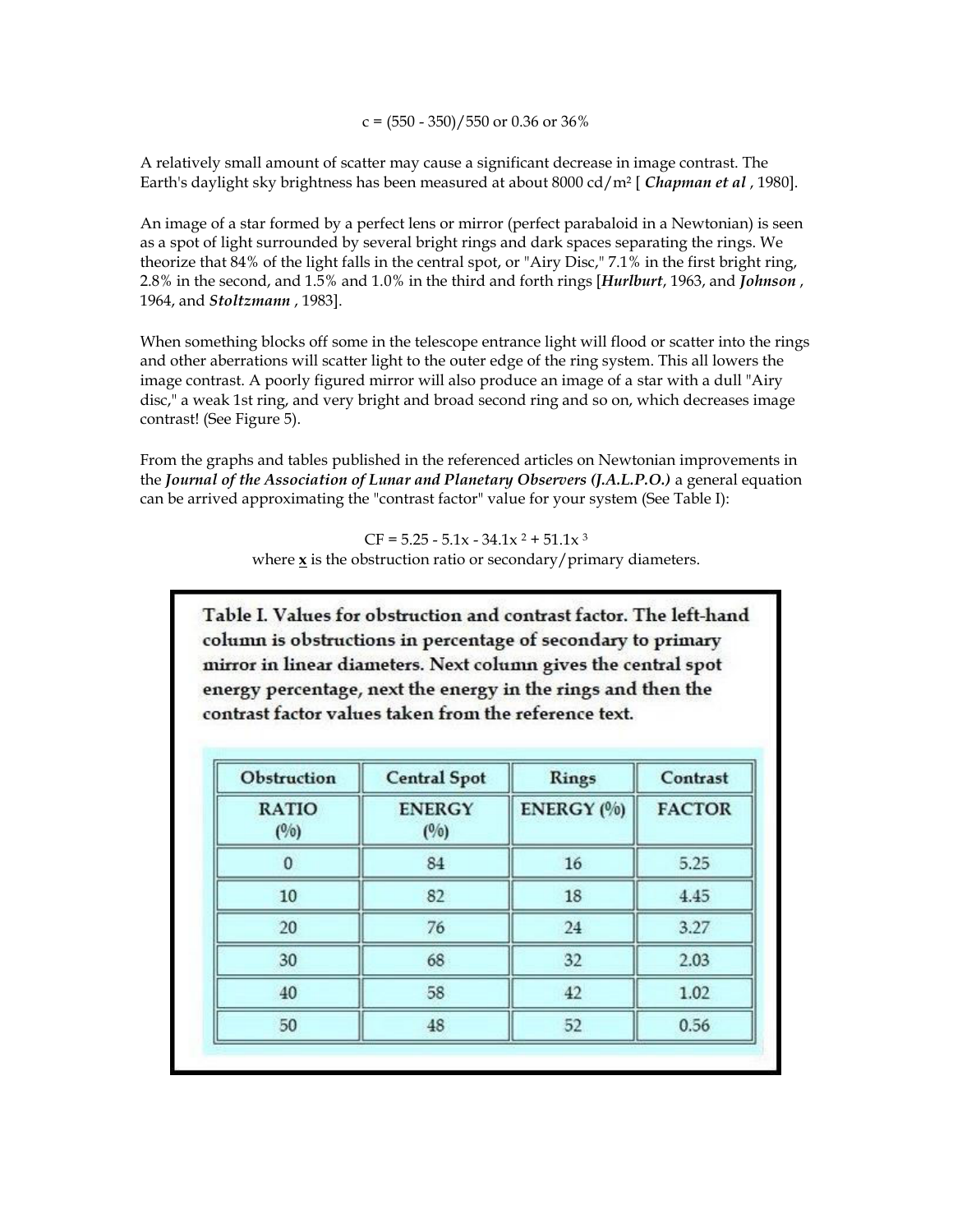An image of a planet or extended deep sky object may appear sharp and bright, but, barley show any surface details in a telescope with 35% obstruction. If the obstruction was reduced then this same telescope will show very fine surface details and give refractor quality high contrast images. If the obstruction is reduced below around 15% one may be hard pressed to see much difference from the on. This can be accomplished without perceptible vignetting of the image.

A computerized representation of an image of Jupiter taken by Don Parker with his 16" f/6 Newtonian. Using a neat program called "Aberrator, Ver. 3.0" the secondary obstruction was increased from Don's setup with his 2" secondary mirror to a 4.96" secondary, or from 12.5% to 31% obstruction ratio respectively, the reader can readily see the difference in contrast between the images in Figure 5.



**Figure 5. LEFT: Original CCD images of Jupiter and Mars taken by Don Parker using a 16" f/6 Newtonian reflector and RIGHT: modified images using program "Aberrator" to increase the secondary obstruction from 12.5% to 31%.** 

# **DISCUSSION**

The size of the secondary mirror in a reflector causes lots of arguments among amateur telescope makers (ATM) and much of it comes from books that may confuse people or in effect establish hard and fast rules than are misunderstood. Sometimes, these books only define the extreme limits of the telescope optics and omit practical limits. Equations are published that are usually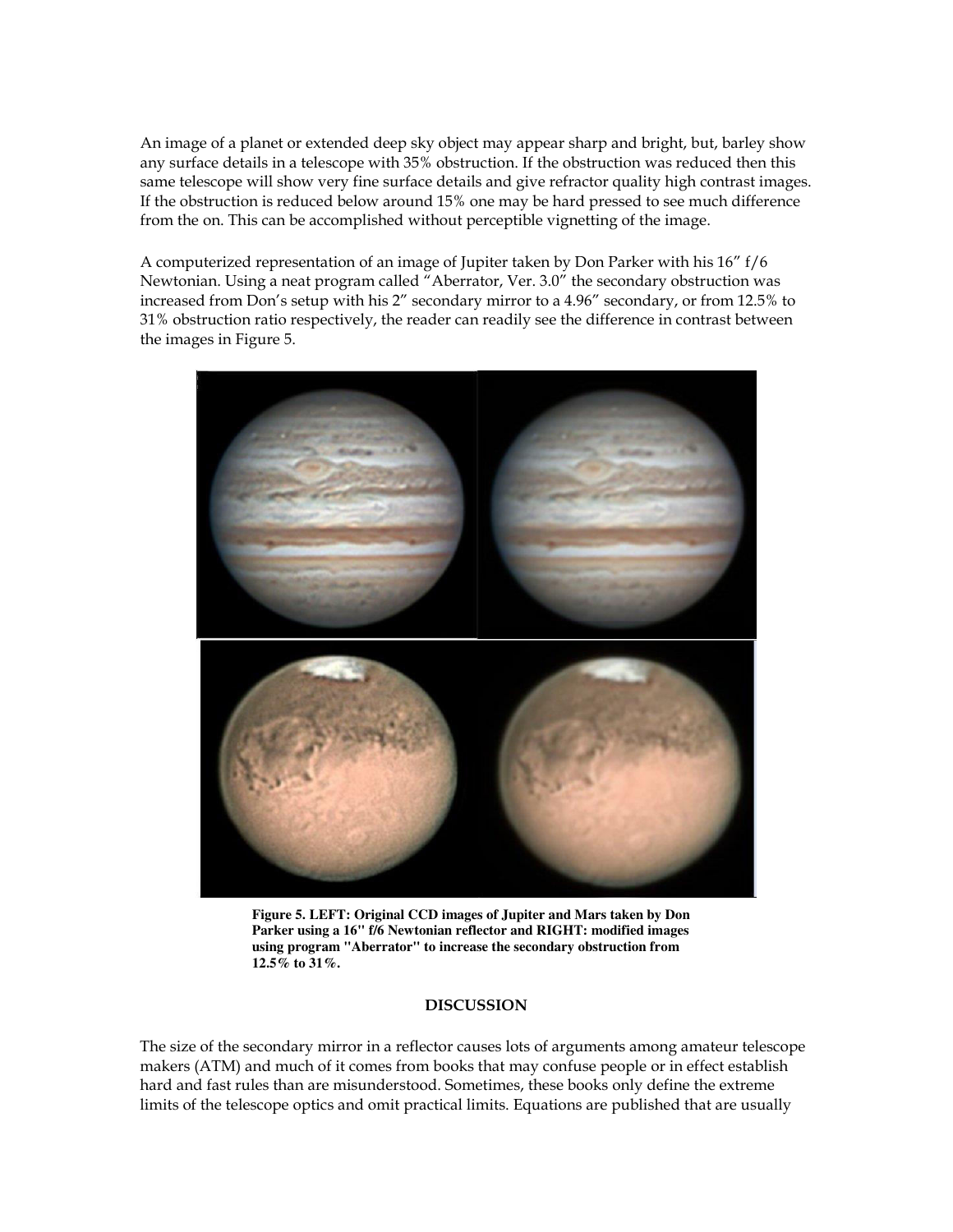correct and one only has to find the necessary variables to insert in equation to come up with a reasonable design.

One variable is the illuminated field or final image diameter a short distance past the focuser. How much of a field do we need to produce an image of a planet or a deep sky object of comparable size? This variable is one thing the designer has control over, so this may be a start in this discussion. Usually the illuminated field is larger than the particular object we focus in the field. A telescope used for wide field or low magnification observing then they will of course require a larger secondary mirror than a telescope that is used for or higher magnification narrow field observing. The field is the important factor here that we can use to determine the smallest linear image we require for our observing needs and therefore the size of the secondary mirror.

The critical deep sky observer with two-inch eyepieces may want a 1.0 to 1.5-inch (25.4 - 38mm) image for a wide angular field. It makes no sense to use eyepieces that produces a larger exit pupil than your eye can accommodate and this should be one of the limiting factor in determining the secondary size. Observers younger than around 45 years of age may be able to open their iris to 7 or 8 millimeters. However, as age catches up with this diameter of he eye's iris may not open wider than 5 or 6 mm.

Looking through the telescope eyepiece we see the magnified image of the focal plane located a short distance usually in front of the field lens. The image is projected onto our eye a short distance from the eyepiece "eye lens" and this point is called the exit pupil (EP). As a rule, we need only to use eyepieces that would yield an illuminated field of no more than the angular size of the planet that presents the largest subtended angle, plus a little room for the object to move about. Since Venus and Jupiter at closest approach are around 50 seconds of arc we may want to work for there. Jupiter observers may wish to see the four moons in the field so that would constitute about 30 minutes of arc.

One August in the mid-1980's, two old friends and I took a  $6''$  f/4 out in the Everglades to photograph the Rosette Nebula using some fast color slide film. We took along two secondary mirrors of different sizes, I think one was 2.14" and the smaller was 1.52". We waited until we could see the stars in the sky, took awhile for the mosquito population to clear away over us, then as we began exposing some fast color slide film at the Nebula and communicating with hand signals (could not open out mouth or bugs would enter). After several exposure periods we swapped out the secondary with the smaller one and repeated that process. Yeah, we looked like the three stooges out for a mosquito BBQ, but we proved our point at our local club meeting. The slides taken with the larger secondary were great, with a hint of vignette in the corners of each slide. However, slides taken with the smaller secondary appeared brighter, more colorful and the increased image contrast was readily apparent. Even after that demonstration there were in the audience that could not believe their eyes. Guess you can convince some people, some of the time but not all people all of the time.

A small program for computing the Newtonian telescope (Newtonian.zip) is at: <https://groups.io/g/wimpvsop/files/Misc/Newtionan.zip>

Interesting ATM Web Sites: [Diagonal Off-Axis Illumination Calculator,](http://www.bbastrodesigns.com/diagonal.htm) [AMATEUR](http://www.telescope-optics.net/index.htm)  [TELESCOPE OPTICS](http://www.telescope-optics.net/index.htm) and [A Treatise on Newtonian Collimation.](http://www.catseyecollimation.com/mccluney.html) 

### **REFERENCES**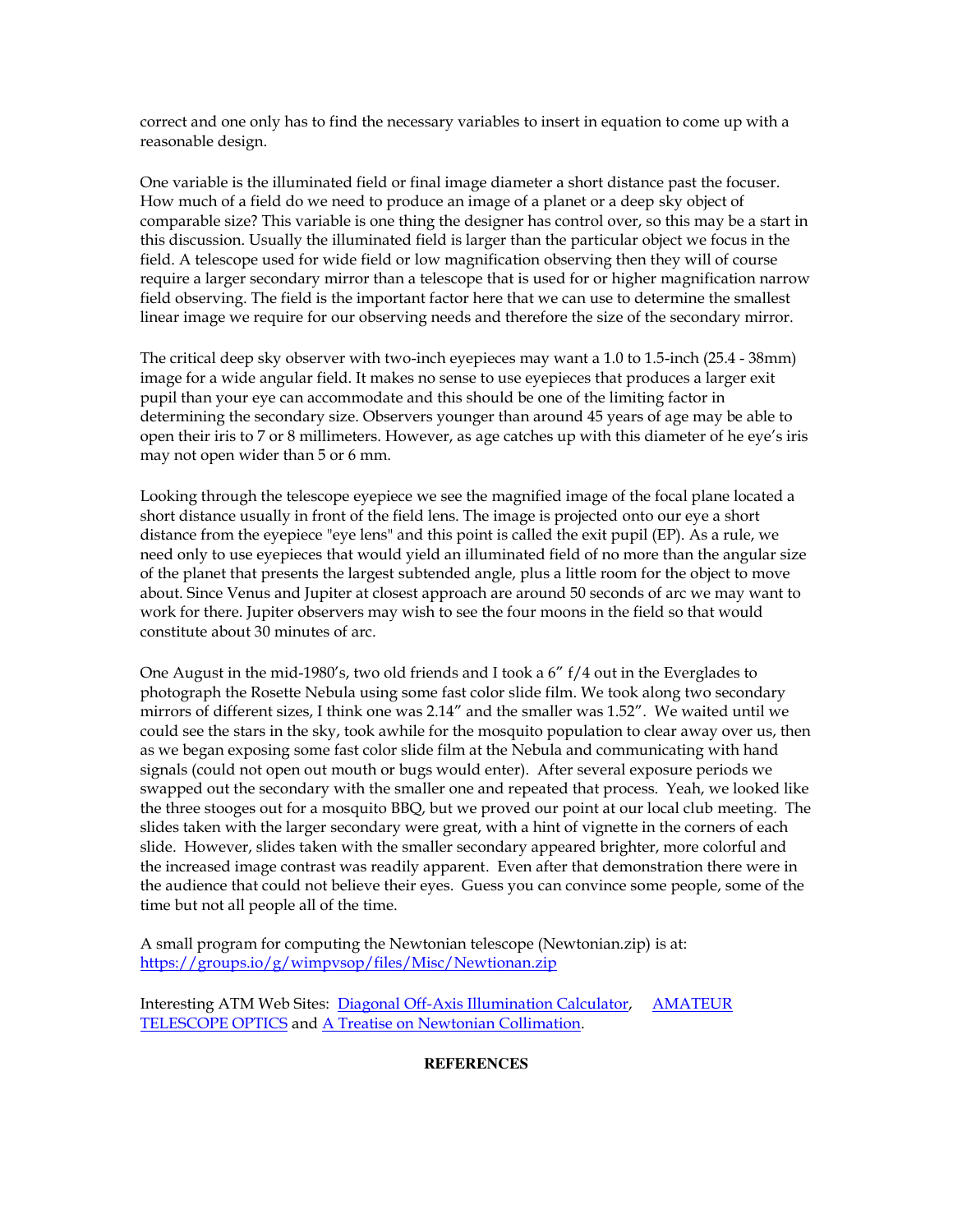Chapman, Clark R., and Dale P. Cruikshank, **Observing the Moon, Planets, and Comets,**  Schramm and Groves, Laguna Niguel, CA, 1980.

Hurlburt, H.W., "Improvement of the Image Contrast in a Newtonian Telescope," *Journal of the Association of Lunar and Planetary Observers (J.A.L.P.O.)* , Vol. 17 Nos. 7-8, July-August, 1963, pp. 153-158.

Johnson, L.T., "Improving Image Contrast in Reflecting Telescopes," *J.A.L.P.O.,* Vol. 18, Nos. 7-8, July-August, 1964, pp. 142-146.

Peters, William T., and Robert Pike, "The Size of the Newtonian Diagonal," Gleanings for ATM's, *Sky and Telescope Magazine* , March 1977, pp. 220-223.

Stoltzmann, David E., "Resolution Criteria for Diffraction-Limited Telescopes," *Sky and Telescope Magazine* , February 1983.

#### **FURTHER READING**

A brief list of important papers on Newtonian telescopes. Some will be hard to find, but, they are out there. Clubs and societies should have a good library that includes reprints of this stuff. If not, start one.

Berry, Richard, "Central Obstruction and the Airy Disk," *Telescope Making Magazine* #40, 1990.

Cox, Robert E., "Spider Diffraction in Moderate-Size Telescopes," *S&T* , September 1960, 166-169.

Cox, R.E., "Placing and Aligning the Newtonian Diagonal," *S&T* , December 1962, pp. 368-369 (correction in Feb 1963).

Cox, R.E., "Notes on Newtonian Reflector Alignment," *S&T* , March, 1966, pp 170- 175.

Cox, Robert, "The Problem of Focusing in Amateur Instruments,", *S&T*, Vol. 28, No. 2, August 1964, p97-98

Cross, E.W., "Limitations to Telescope Performance," *RMTC* , May 24-26, 1980, 11-25

Dobins, T.A., D.C. Parker, and C.F. Capen, **Introduction to Observing and Photographing the Solar System** , Chapter 2.

Edberg, Steven, "How to Determine the Size of Diagonals, Draw Tubes, and Dew Caps," *Telescope Making Magazine* #18, 1982.

Everhart, E. and Kantorski, J. (1959) "Diffraction patterns produced by obstructions in reflecting telescopes of modest size." The Astronomical Journal, pp. 455-462. [1959AJ.....64..455E Page 455](http://adsabs.harvard.edu/full/1959AJ.....64..455E)

Lombardi, Bob, (2008), **Mechanical Design of Telescopes for the Amateur**, [http://www.amateurtelescopemaker.com/ATM\\_book/MechDes.htm](http://www.amateurtelescopemaker.com/ATM_book/MechDes.htm) Also, ATM's Resource List:<http://www.amateurtelescopemaker.com/>